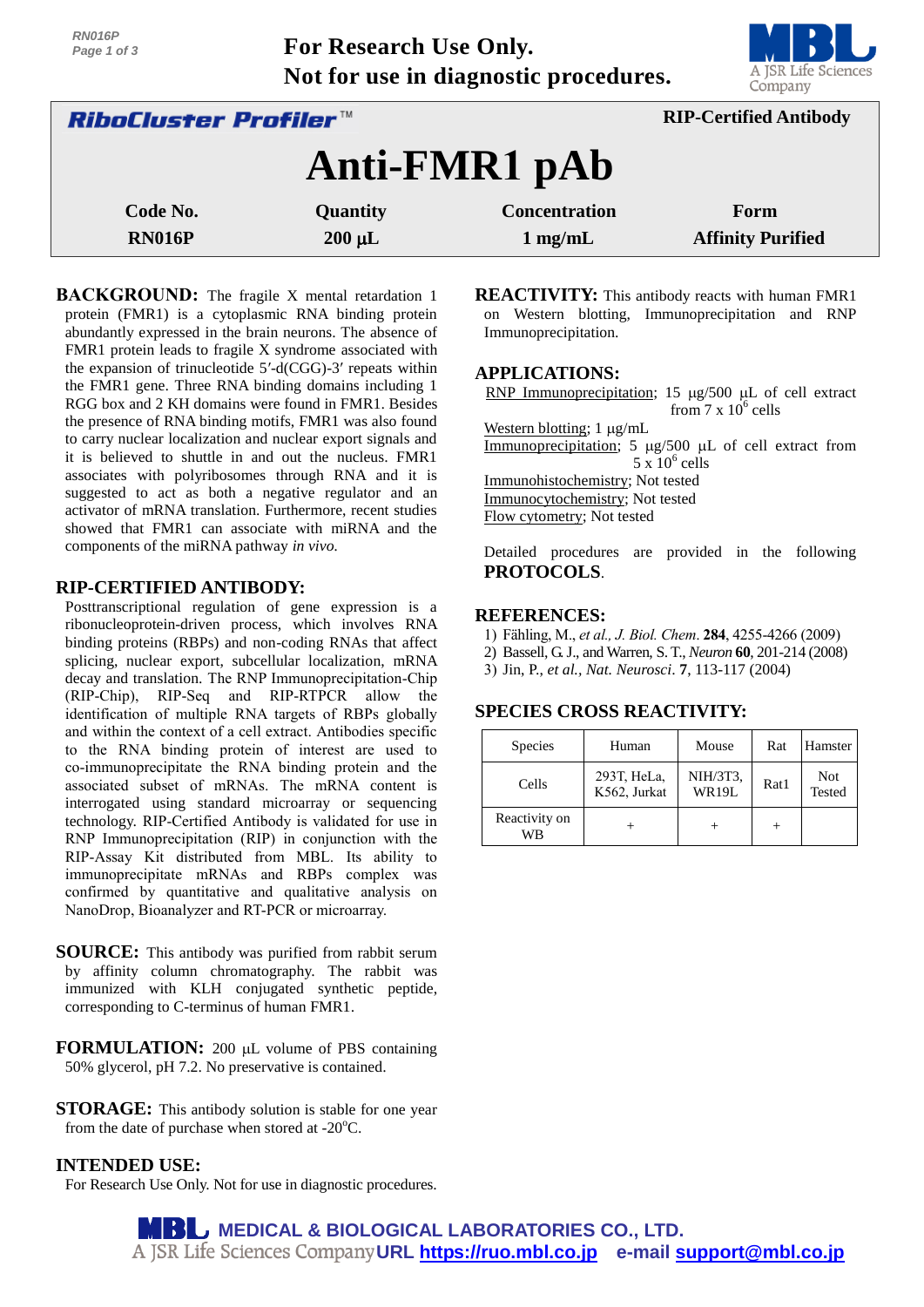

*Analysis of isolated RNA with Bioanalyzer.*

| Average of the RNA Quantity (n=2) |            |  |  |  |
|-----------------------------------|------------|--|--|--|
| Antibody                          | $RNA$ (ng) |  |  |  |
| Normal Rabbit IgG                 | 47.5       |  |  |  |
| anti-FMR1                         | 193.0      |  |  |  |
| <b>Total RNA</b>                  | 123295.0   |  |  |  |

# **PROTOCOLS:**

## **RNP Immunoprecipitation**

Some buffers and reagents are included in the RIP-Assay Kit (MBL; code no. RN1001). Please also refer to the protocol packaged in the RIP-Assay Kit.

[Material Preparation]

1. Lysis Buffer (+)

Before using the Lysis Buffer, protease inhibitors, RNase inhibitors, and DTT are added to the Lysis Buffer at the appropriate concentration.

2. Wash Buffer (+)

Before using the Wash Buffer, DTT is added to the Wash Buffer at the appropriate concentration.

#### **Protocol**

- 1) Wash 7 x  $10^6$  cells 4 times with PBS and resuspend them with 500  $\mu$ L of ice-cold Lysis Buffer (+) containing appropriate protease inhibitors, RNase inhibitors, and DTT. Vortex thoroughly, then incubate it on ice for 10 minutes.
- 2) Centrifuge the tube at 12,000 x g for 5 minutes at  $4^{\circ}$ C and transfer the supernatant to another tube.
- 3) Add 25  $\mu$ L of 50% protein A agarose beads slurry resuspended in Lysis Buffer (+) into the supernatant. Incubate it at  $4^{\circ}$ C with rotating for 1 hour.
- 4) Centrifuge the tube at 2,000 x g for 1 minute at  $4^{\circ}$ C and transfer the supernatant to another fresh tube (precleared

sample).

- 5) Mix 25  $\mu$ L of 50% protein A agarose beads slurry resuspended in nuclease-free PBS with Normal Rabbit IgG (RIP-Assay Kit) or anti-FMR1 antibody at the concentration suggested in the **APPLICATIONS,** and then add 1 mL of Wash buffer (+) into each tube. Incubate with gently agitation for 1 hour at  $4^{\circ}$ C.
- 6) Centrifuge the tube at 2,000 x g for 1 minute, and carefully discard the supernatant using a pipettor without disturbing the beads.
- 7) Resuspend the beads with ice-cold Lysis Buffer.
- 8) Centrifuge the tube at 2,000 x g for 1 minute, and carefully discard the supernatant.
- 9) Add 500  $\mu$ L of cell lysate (precleared sample of step 4)), then incubate with gentle agitation for 3 hours at  $4^{\circ}$ C.
- 10) Centrifuge the tube at 2,000 x g for 1 minute, and carefully discard the supernatant using a pipettor without disturbing the beads.
- 11) Resuspend the beads with Wash Buffer.
- 12) Centrifuge the tube at 2,000 x g for 1 minute, and carefully discard the supernatant.
- 13) Repeat steps 11)-12) 4 times
- 14) Add 400 µL of Master mix solution (Solution I: Solution II = 10  $\mu$ L: 390  $\mu$ L). Vortex thoroughly, then spin-down.
- 15) Add 250  $\mu$ L of Solution III. Vortex thoroughly.
- 16) Centrifuge the tube at 2,000 x g for 2 minutes.
- 17) Transfer the supernatant to the fresh tube containing  $2 \mu L$ of Solution IV.
- 18) Add 600  $\mu$ L of ice-cold 2-propanol and place at -20 $\degree$ C for 20 minutes. Centrifuge the tube at 12,000 x g for 10 minutes.
- 19) Wash the pellet 2 times with 0.5 mL of ice-cold 70% Ethanol and dry up the pellet for 5-15 minutes.
- 20) Dissolve the pellets in nuclease-free water.
- 21) RNA was quantified with NanoDrop (Thermo Fisher Scientific Inc.) and the RNA quality was analyzed with Bioanalyzer (Agilent Technologies, Inc.).

(Positive control for RNP Immunoprecipitation; HeLa)



Western blotting analysis of FMR1 expression in 293T (1), HeLa cytoplasm (2), HeLa whole lysate (3), K562 (4), Jurkat (5), NIH/3T3 (6), WR19L (7) and Rat1 (8) using RN016P.